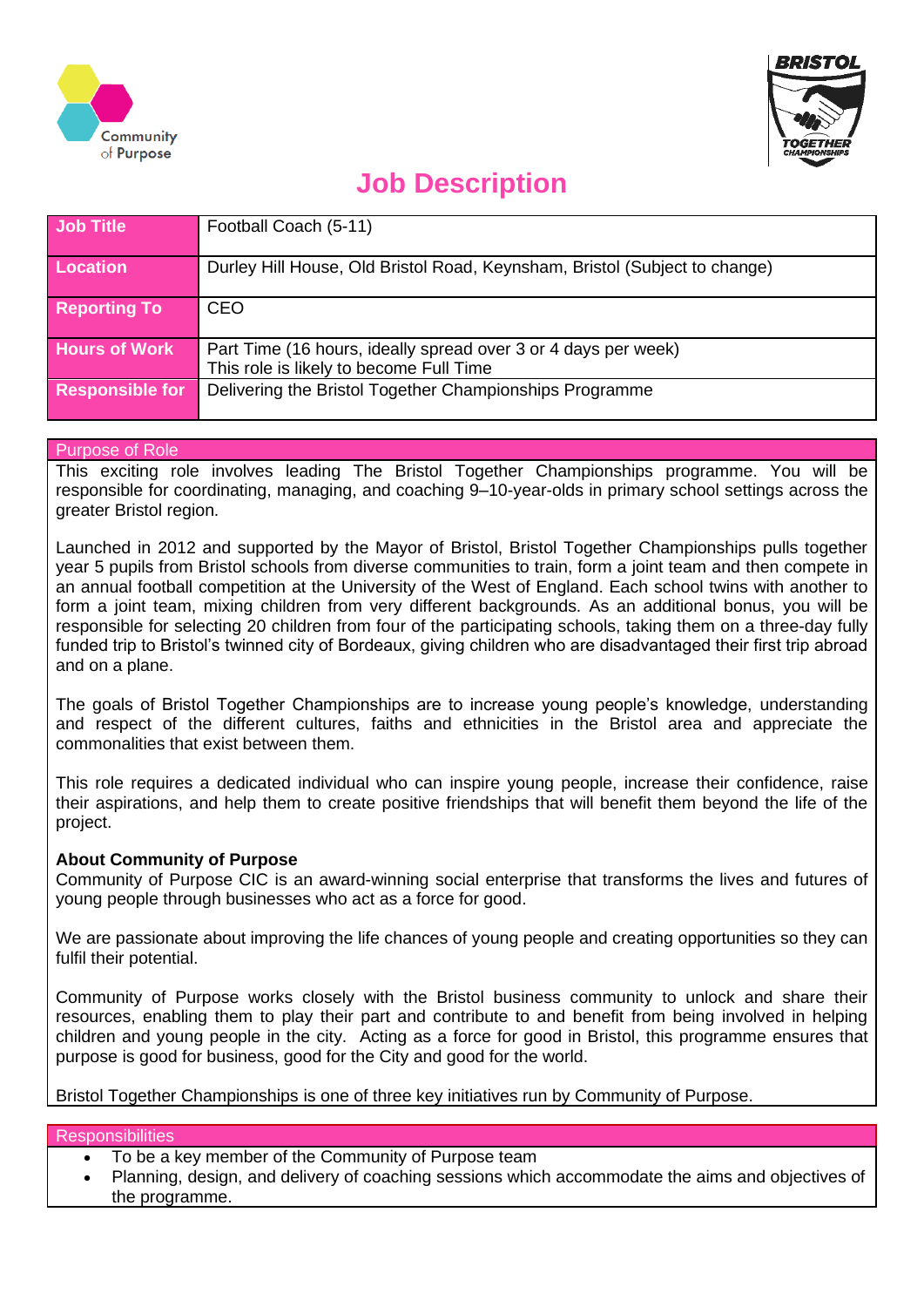



- l • To develop and maintain external relationships with schools
- Ensure schools sign-up and engage positively in the programme
- To organise the twinning of primary schools
- All administration tasks and associated travel
- Have an in-depth knowledge and understanding of all age-appropriate coaching philosophies (5-11)
- Organise and deliver Football Festival at the University of the West of England
- Create a positive learning environment for all young people that is fun, safe, enjoyable, and inspiring.
- Ensure that young people are encouraged to ask questions and share their own experiences
- Ensure there is a range of coaching styles and methods used that are relative to working with young people in this programme
- Ensure that young people are encouraged to become independent and reflective learners
- To develop, protect and enhance the Community of Purpose brand

### Personal Specification

This is fast paced role which requires someone with excellent organisation skills; able to use their own initiative and able to manage and build relationships with young people and key stakeholders. We are looking for an individual with:

- Minimum completed FA / UEFA level 2 valid coaching award
- Completed FA Youth Award Module 1
- Experience of coaching 5–11-year-olds
- Experience of using relevant practices to support age-appropriate child development.
- Ability to enthuse and communicate with 5–11-year-olds in a positive learning environment
- Evidence of a commitment to appropriate learning & CPD
- Ability to work using your own initiative, with an organised and proactive approach to work to ensure that administration tasks and deadlines are met.
- Full driving license (we provide a vehicle for business use)
- **Basic Microsoft Office Skills**

In addition, the following skills and experience would be desirable:

- UEFA B / FA level 3 valid coaching award or above
- Youth Award Module 2 or above
- Experience of working in school environment and knowledge of the National Curriculum for PE
- Be able to demonstrate ability to effectively plan and design coaching sessions
- Ability and experience of applying the philosophy of The England DNA, The FA Four Corner Model and FA Youth Modules to coaching the 5–11-year age group

### Our Values

We expect the post holder to live our six values and ensure they reflect what we are, how we do things, and where we increasingly want to be. Our alarm clocks are not the only things that wake us up in the morning. We wake up with a purpose!

Our people MUST be;

Responsible - We keep our promises, are mindful of our impact on our community and our environment, and always try to leave things a little bit better than we found them.

True - We find the courage to keep being ourselves, and we inspire others by showing them how talented,